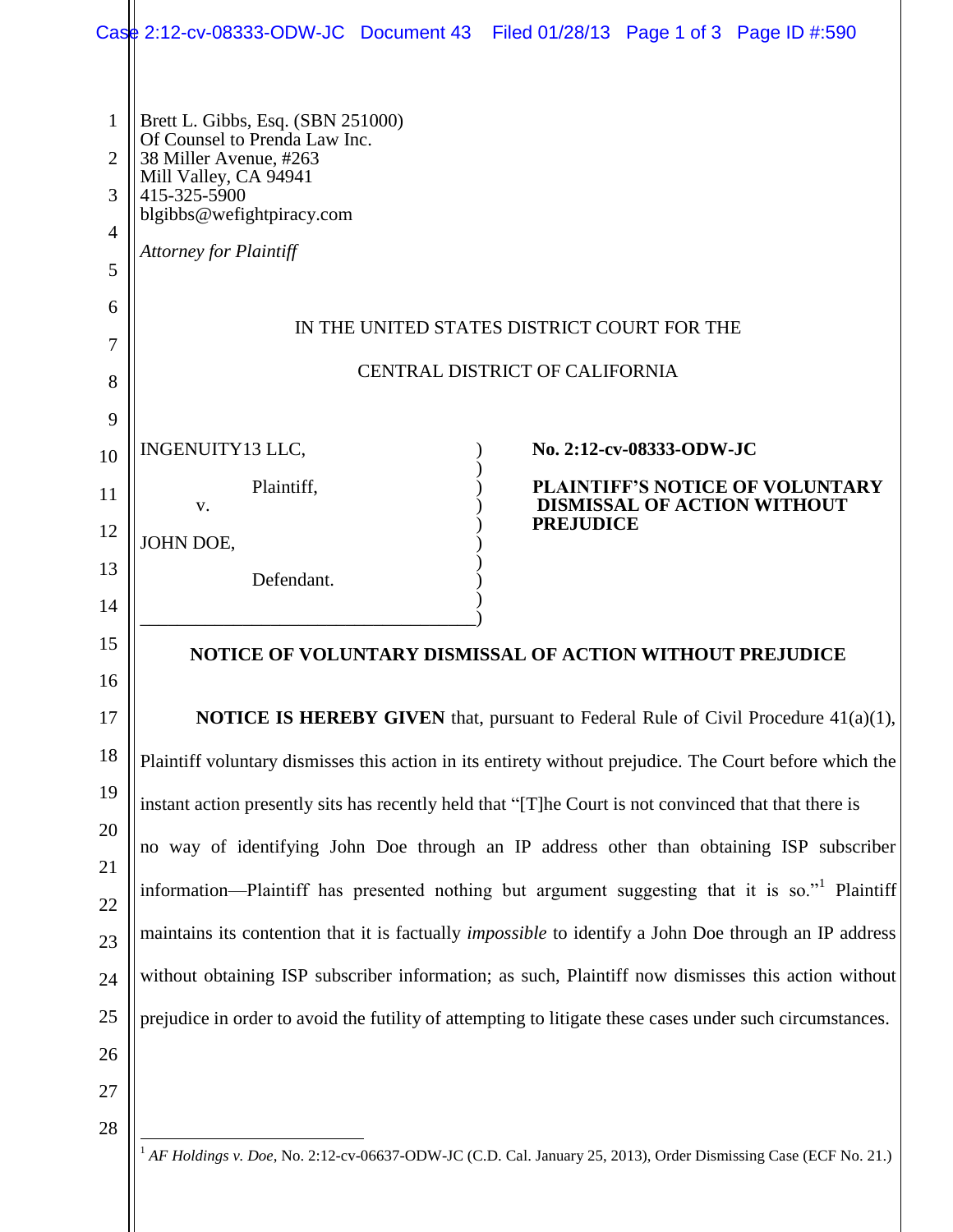|                | Case 2:12-cv-08333-ODW-JC Document 43 Filed 01/28/13 Page 2 of 3 Page ID #:591                   |  |  |
|----------------|--------------------------------------------------------------------------------------------------|--|--|
| $\mathbf{1}$   | In accordance with Federal Rule of Civil Procedure $41(a)(1)$ , Defendant has neither filed an   |  |  |
| $\overline{2}$ | answer to Plaintiff's Complaint, nor a motion for summary judgment. Dismissal under Federal Rule |  |  |
| 3              | of Civil Procedure $41(a)(1)$ is therefore appropriate.                                          |  |  |
| $\overline{4}$ |                                                                                                  |  |  |
| 5              | Respectfully Submitted,                                                                          |  |  |
| 6              |                                                                                                  |  |  |
| 7              |                                                                                                  |  |  |
| 8              | DATED: January 28, 2013                                                                          |  |  |
| 9              | /s/ Brett L. Gibbs, Esq.<br>By:                                                                  |  |  |
| 10             | Brett L. Gibbs, Esq. (SBN 251000)<br>Of Counsel for Prenda Law Inc.                              |  |  |
| 11             | 38 Miller Avenue, #263<br>Mill Valley, CA 94941                                                  |  |  |
| 12<br>13       | blgibbs@wefightpiracy.com<br>Attorney for Plaintiff                                              |  |  |
| 14             |                                                                                                  |  |  |
| 15             |                                                                                                  |  |  |
| 16             |                                                                                                  |  |  |
| 17             |                                                                                                  |  |  |
| 18             |                                                                                                  |  |  |
| 19             |                                                                                                  |  |  |
| 20             |                                                                                                  |  |  |
| 21             |                                                                                                  |  |  |
| 22             |                                                                                                  |  |  |
| 23             |                                                                                                  |  |  |
| 24             |                                                                                                  |  |  |
| 25             |                                                                                                  |  |  |
| 26             |                                                                                                  |  |  |
| 27             |                                                                                                  |  |  |
| 28             |                                                                                                  |  |  |
|                | $\overline{c}$<br>NOTICE OF VOLUNTARY DISMISSAL WITHOUT PREJUDICE                                |  |  |
|                |                                                                                                  |  |  |